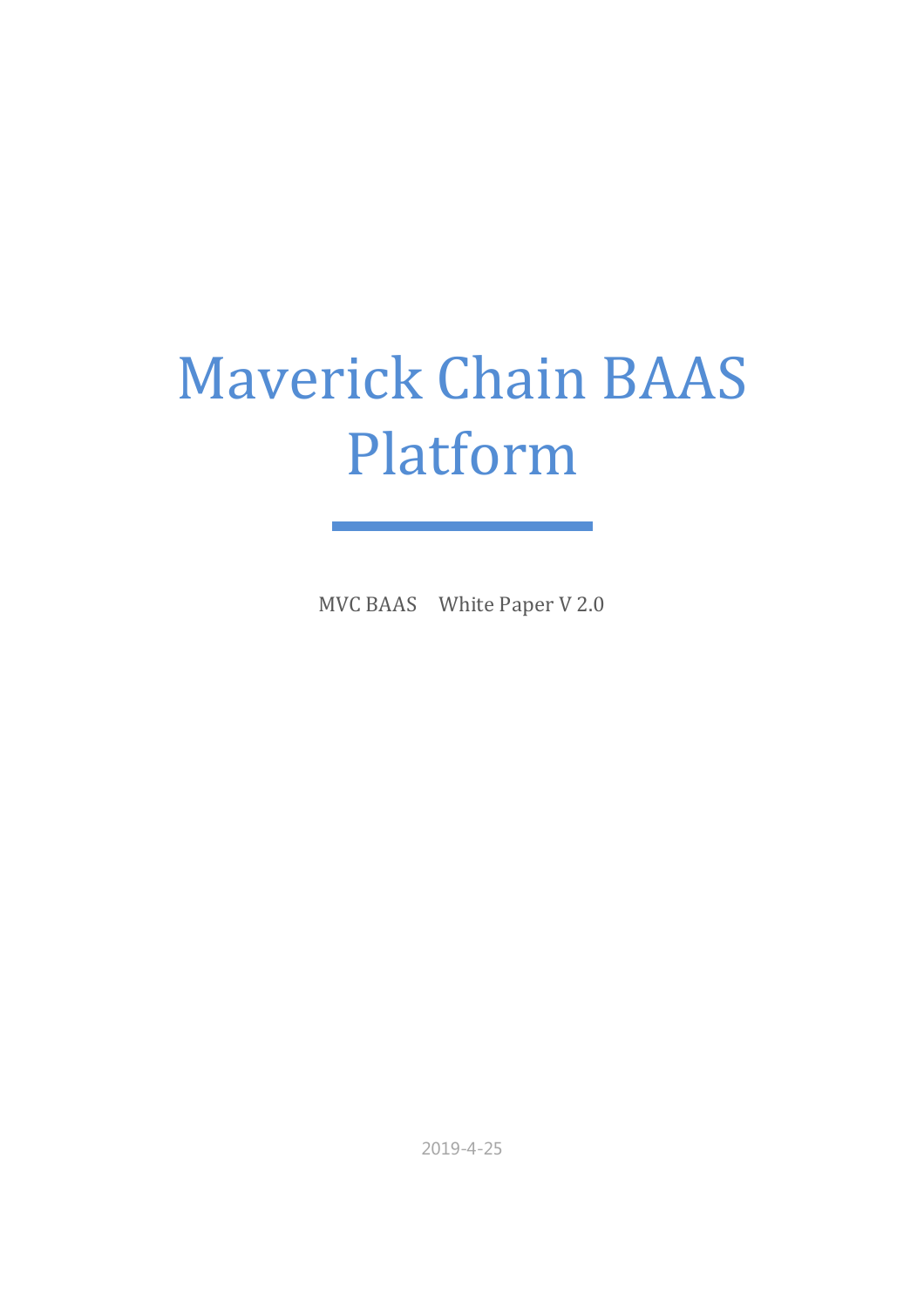#### **Table of Contents**

|              | 2.1 MVC BAAS platform is a BAAS platform serves for global blockchain |
|--------------|-----------------------------------------------------------------------|
|              |                                                                       |
|              |                                                                       |
|              |                                                                       |
|              |                                                                       |
|              |                                                                       |
| $\mathbf{3}$ |                                                                       |
|              |                                                                       |
|              |                                                                       |
|              |                                                                       |
| 5            |                                                                       |
| 6            |                                                                       |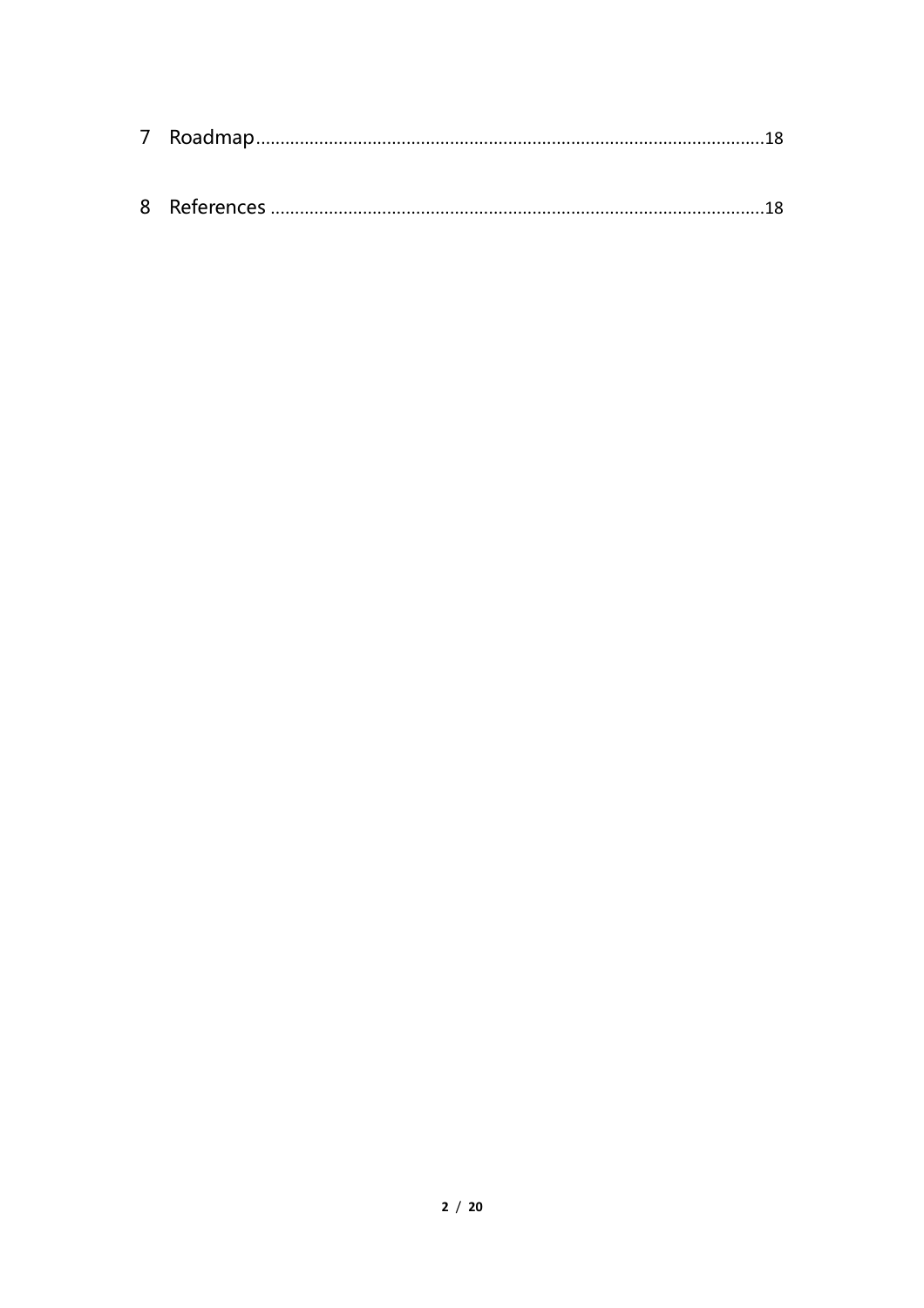### **1 Backgrounds**

#### **1.1 The trend of cryptocurrency**

Since Satoshi Nakamoto proposed the Bitcoin genesis block in 2009, the total market value of the global cryptocurrency market has soared from 0 dollar to today's \$150 billion dollars. 2014 witnessed the birth of Ethereum made a even crazy vision with smart contract. Jointly with the block-chain technology, it has created a dramatic growth of the global cryptocurrency market. What's more, it was quietly developing the power that can transform the world.



**Global Charts** 

Although cryptocurrency has undergone eight years of magnificent development, everything has just begun. It is expected that within 5 years, the market value of the cryptocurrency market will exceed the total global gold market value which is \$ 7 trillion dollars with great possibility. However, the traditional assets that are directly circulated in the cryptocurrency market have credit consensus of the global unified market, more efficient trading mechanism and better liquidity due to the characteristics of the block-chain technology.

At the same time, as a form of financial innovation tools, "asset digitization" has also developed rapidly. The smart contract system based on the block-chain technology is applied to "asset digitization", which can greatly improve asset efficiency and increase liquidity while ensuring the openness, transparency, traceability and compulsory execution in asset transaction links. Besides, it can avoid such problems as under-the-table operations, delay and even payment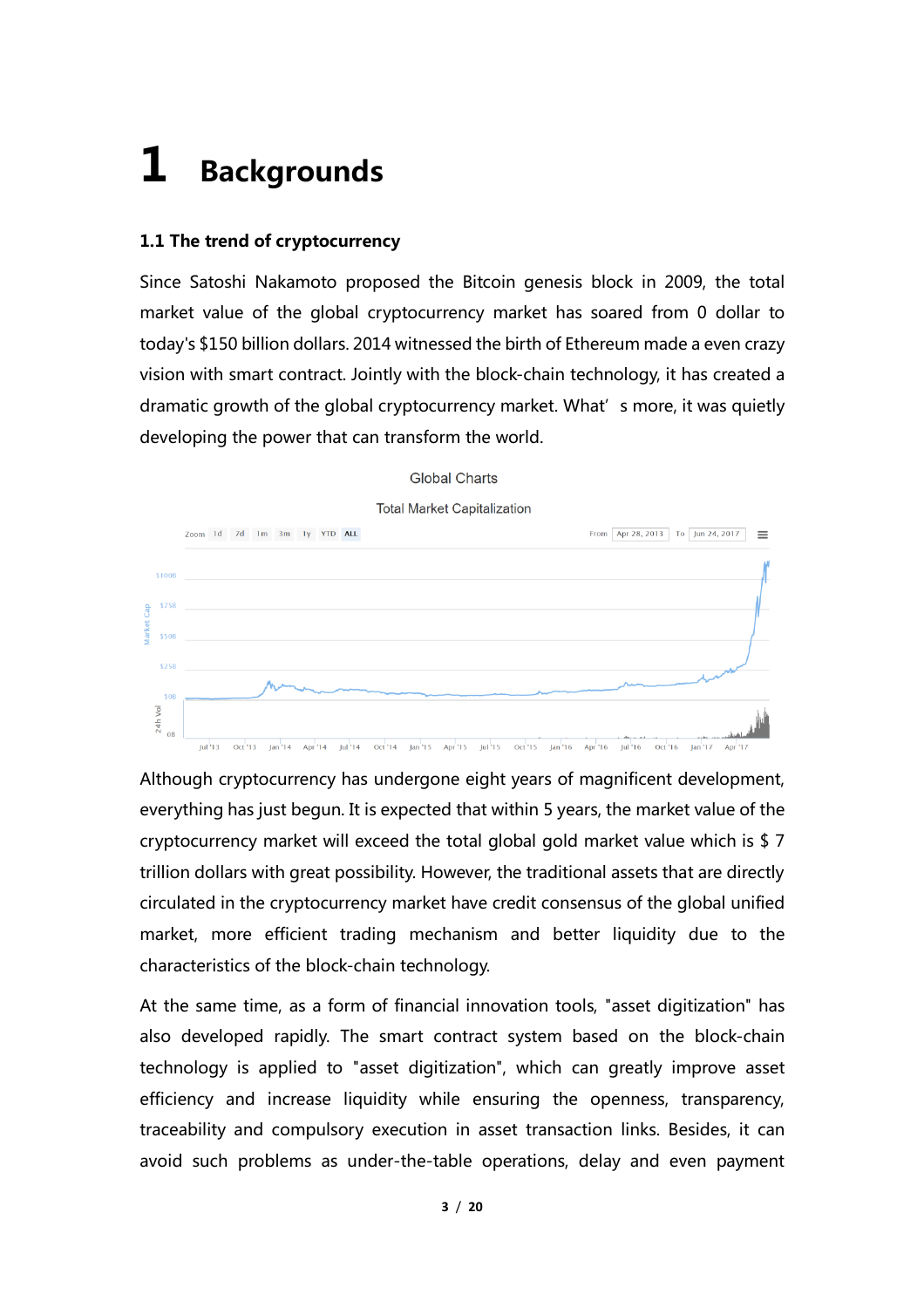refusal in centralized organizations.

Therefore, the momentum to the convergence of block chain and internet assets will be irresistible, and the goal of the Maverick System is to become the leading force that can promote the combination of the two.

# **2 What is MVC BAAS platform?**

#### **2.1 MVC BAAS platform is a BAAS platform serves for global blockchain financial market**

There are three main products/service in MVC BAAS platform right now:

- TTPay: Cryptocurrency payment & financial system
- TTBTC: crypto asset management service
- MVChain consortium blockchain network for asset liquidation

#### **2.2 TTPay**

#### **2.2.1 Features of TTPay**

TTPay is a cryptocurrency payment & financial platform for enterprises and individuals.

TTPay platform includes the following core parts:

- User interface for individual users (TTPay APP Wallet), Android and IOS

supported

- TTPay payment SDK/API:
	- $\checkmark$  Cyptocurrency payment SDK/API for developers/enterprises.
	- $\checkmark$  Easy to integrate for developers.
	- $\checkmark$  Do not need any blockchain knowledge to integrate.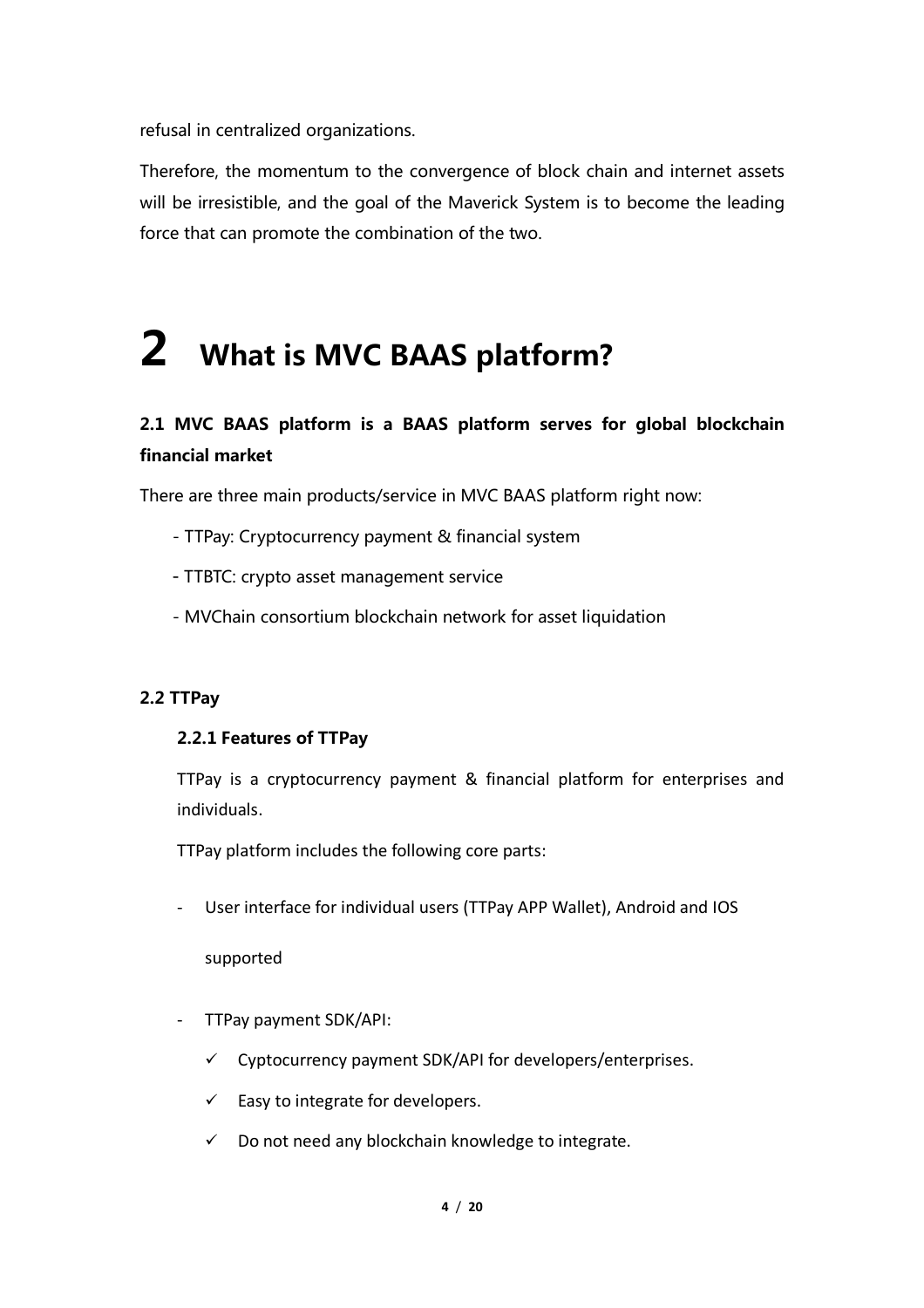- $\checkmark$  Connect all enterprises which accept cryptocurrency through TTPay.
- Cold storage blockchain server for enterprises:
	- $\checkmark$  Offline server that keeps numerous private keys.
	- $\checkmark$  Encrypted private keys for double protection
	- $\checkmark$  Disaster recovery backup
- Financial dashboard, risk control & security management system
	- $\checkmark$  Balances, assets analytics, historical data
	- $\checkmark$  Transaction control, rights management, channel management

#### **For individual users:**

- 1. Multi platforms supported
- (1) Android, iOS, WEB multi-platform, can complete one-click payment through the computer and mobile.
- 2. Multi-currency support and currency exchange
- (1) BTC ETH BCH LTC ETC EOS XLM USDT XRP
- (2) More currencies will be supported in the future
- 3. 0 cost quickly get started
- (1) The use of Alipay and Paypal payment allows users to easily access cryptocurrency payments, eliminating the need to learn and worry about complex wallet management.
- 4. Cross-chain payment
- (1) You can choose to pay for your order easily with different cryptocurrencies. The system will automatically redeem the payment at the time of payment, so you can avoid a series of troubles such as no corresponding currency or manual redemption, so that you can quickly pay between the fingers.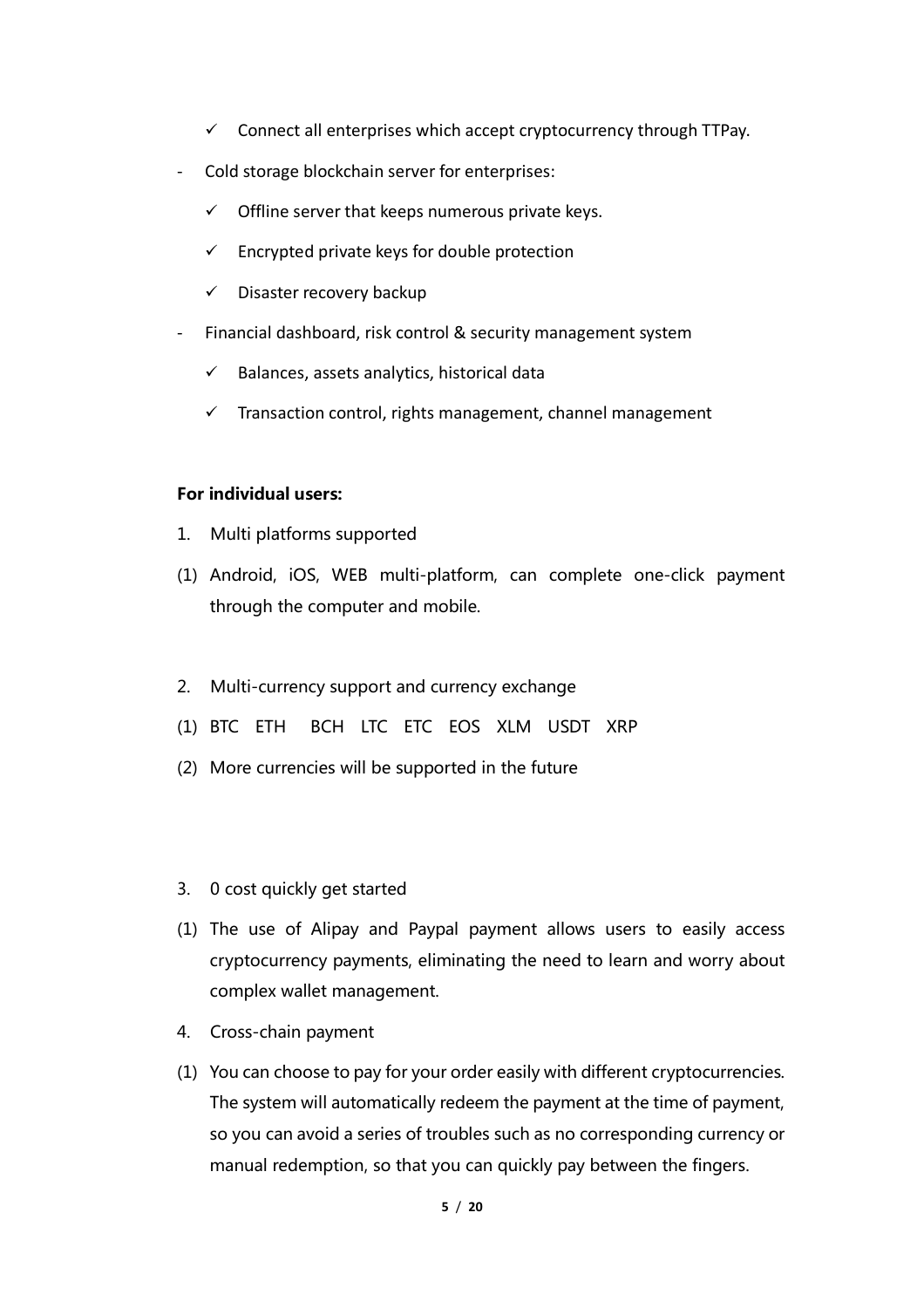- 5. Payment, transfer instantly arrive, no need to wait, 0 handling fee
- (1) In the past, cryptocurrency payment transfer required waiting for a few minutes or even a few hours to arrive, but the payment transfer between TTPAY accounts was instantaneous, completely avoiding the problem of slow crypto money transfer, and greatly improving the cryptocurrency experience.

#### 6. Support account recovery

You don't have to worry about losing your account's private key and you can't recover your account. We use the KYC authentication service in the app to effectively protect your account from being safely and appropriately retrieved.

#### **For developers/enterprises:**

- 1. Fast and convenient full-platform BaaS service
- (1) Before using TTPAY: Developers need to design and develop complex cryptocurrency payment systems
- (2) After using TTPAY: Developers can easily implement a full-platform application crypto currency payment system with a few simple steps, so you don't have to set up a payment team, which greatly reduces the developer's R&D costs.
- 2. Keep your users safe and fast with cryptocurrency payments
- (1) Before using TTPAY: The direct transfer confirmation on the chain is extremely slow and the transfer fee is very high. In the case of Bitcoin, a transfer requires a 10-60 minutes confirmation time. Each payment is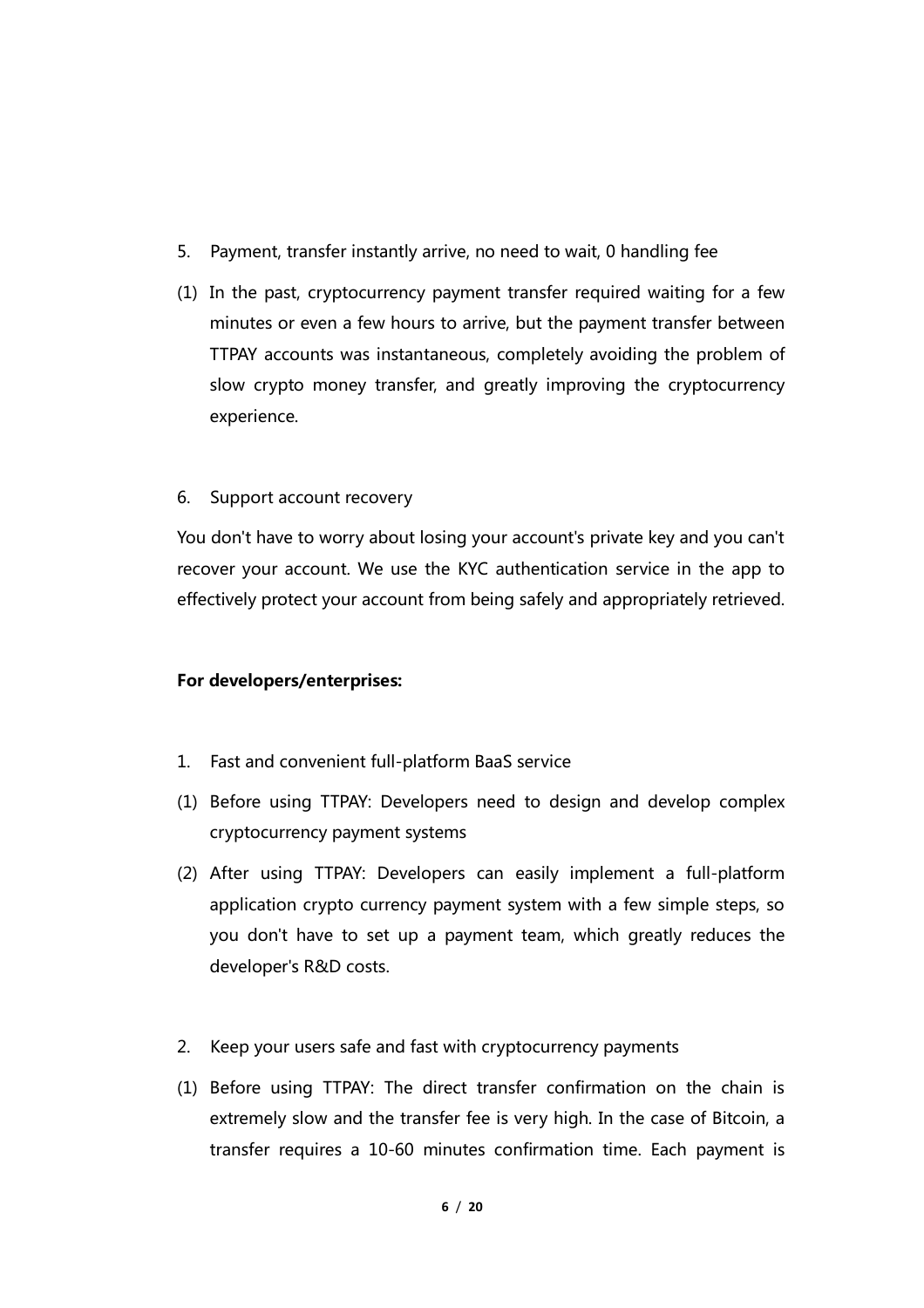subject to a handling fee, and the transfer fee can be up to 34. USD/Pen, the average transfer fee is around \$1/pen.

- (2) After using TTPAY: Your users can complete one-click payment through the computer, mobile, WEB, etc., the money will arrive immediately, no waiting, 0 handling fee.
- 3. All assets are settled on the same day and operate efficiently

TTPay and developer can achieve the same day settlement of crypto assets, that is, developers can withdraw their daily settlement income to their own cold wallet.

- 4. Multi-region disaster tolerance cold wallet encrypted data storage system
- (1) Before using TTPAY:There are many links in the crypto currency payment system. The deposits and withdrawals, asset storage, liquidation, recharge and cash withdrawals may all become targets of hackers and even internal attacks of the company. Once the losses are caused, they cannot be recovered.
- (2) After using TTPAY: We are building a cold wallet encryption data center in many locations and working with the best security experts to keep your money safe
- 5. Efficient operation management dashboard
- (1) Before using TTPAY: The ever-changing trading scenario is that the operations and finance staff face complex accounting management.
- (2) After using TTPAY: The management platform fully presents multi-party transaction data, supports multi-role collaboration, centrally manages all business and accounting data, and analyzes business operations at multiple latitudes. Whether it is technical, operational or financial staff, you can have a one-stop management background with high efficiency, precision and excellent experience.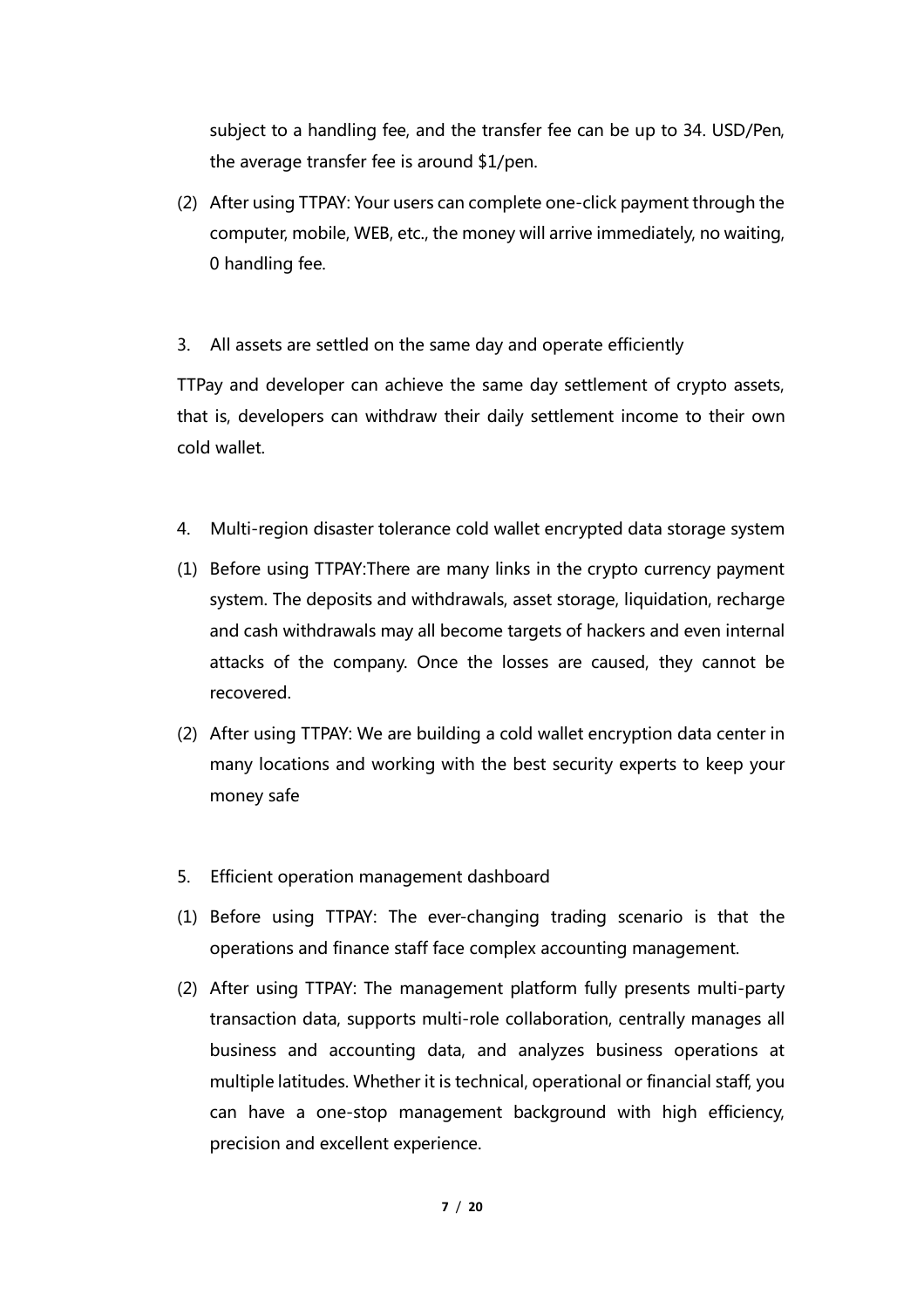#### **2.3 TTBTC**

Considering the big fluctuation of prices of crypto assets, we cooperate with professional crypto asset management corporation TTBTC.com, which is our affiliated company, and provides professional financial management service for enterprises/individuals who accept & keep cryptocurrency.

TTBTC has multiple in-house quant trading teams and active strategy hedge fund teams. Team members come from tier 1 hedge funds.

TTBTC will use futures, options and other derivatives to hedge the risk and gaining profits for customers.

#### **2.4 MVChain consortium blockchain network for asset liquidation**

MVC Consortium Blockchain solution is the protocol layer which handles the TTPay's assets liquidation. MVChain can be used on financial assets liquidation between different corporations or different departments in one company. MVChain is focused on building a high performance blockchain financial BAAS platform for business. We help our business customers to use blockchain technology to reform traditional finance market. MVChain is a solution for financial assets liquidation between different corporations. Through this consortium blockchain, every member can verify data from the other membership corporations while the data keeper can keep their data in secret and encrypted.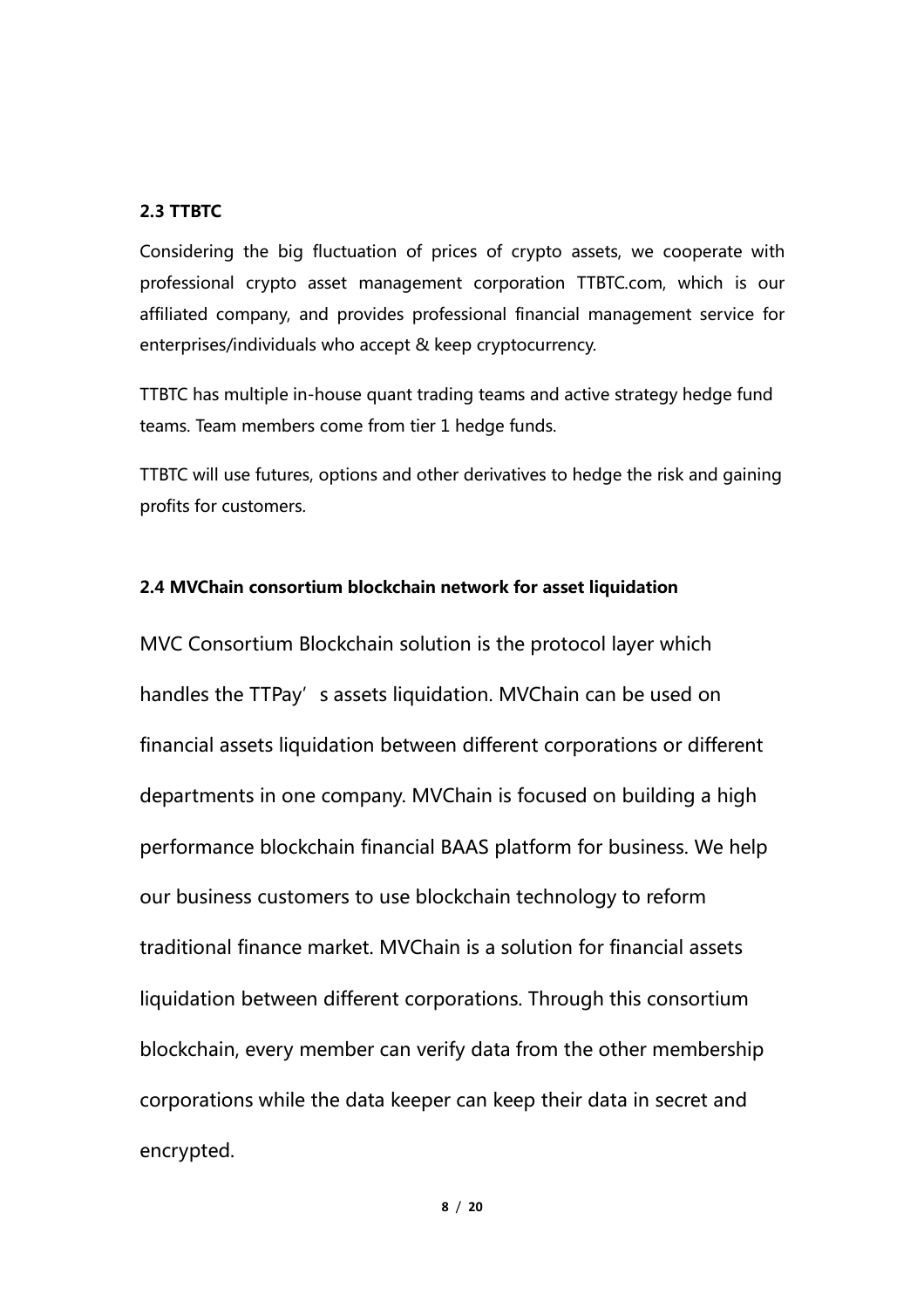Our core application TTPay is based on MVChain to do the liquidation.

### **3 MVC consortium blockchain technology scheme**

#### **3.1 Structure**

MVC Consortium Blockchain adopts Hierarchical network structure. The network contains three layers: information layer; account booking layer; assets layer.

Three layers adopt different consensus algorithms to ensure network performance and data reliability.

**•** Information layer:

Corporation node holds the unique private key and encrypted consortium key. The account information is encrypted by consortium key, the encrypted string will be the public key for this account on consortium blockchain. Through the consortium key, every consortium member can verify the account information while it remains encrypted. The data keeper corporation can share its data for verification to other members in consortium while the data stay encrypted and in secret. The password and other verification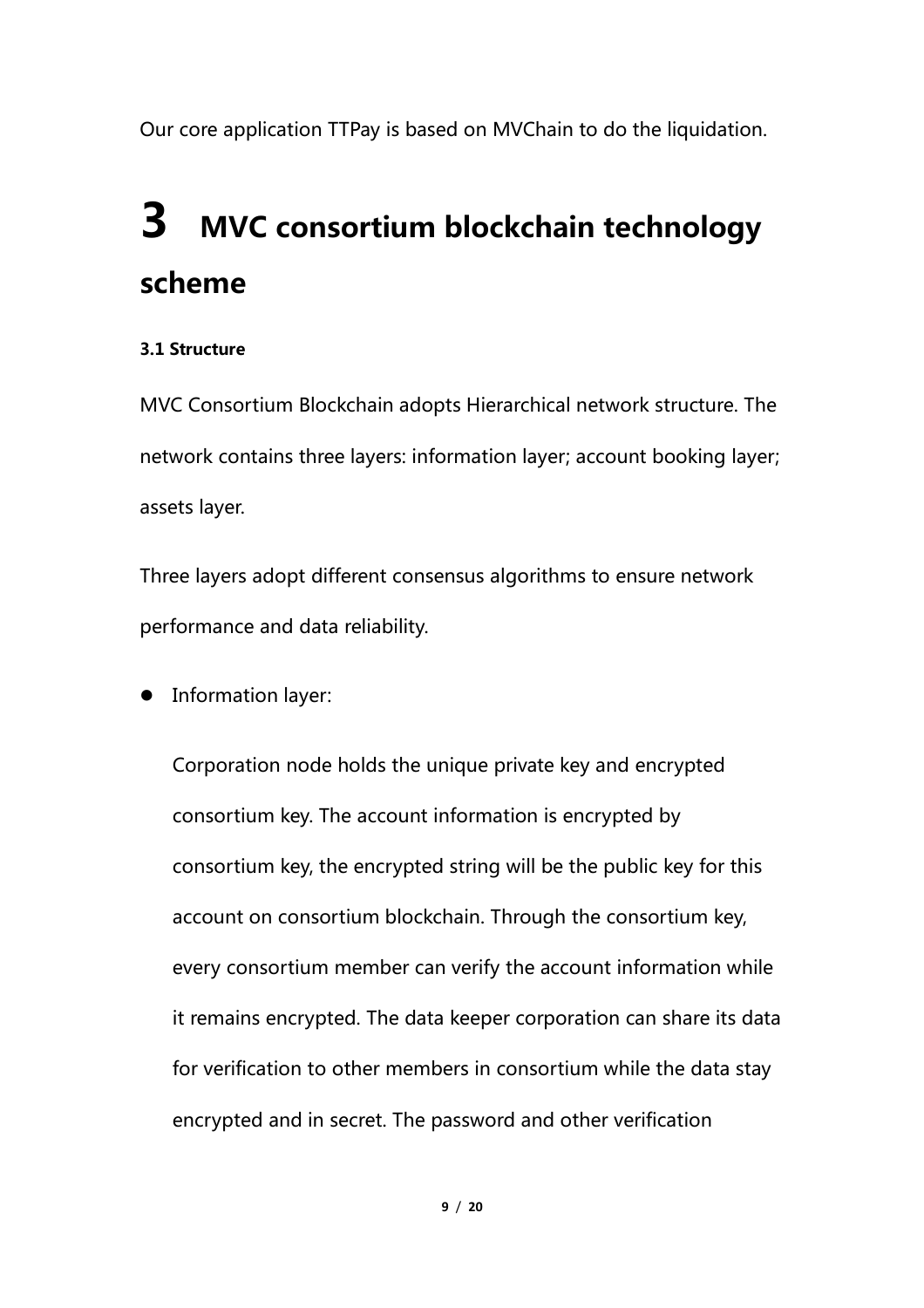information will be encrypted by node's unique encryption key. The encrypted string will be the private key for this account. When the account match the private key and decrypted the account information including the asset situation.

Through this mechanism, enterprises can complete the verification of data in a confidential state, and open up data exchange between enterprises and untrusted enterprises.

The advantage of this design is that once a user sign up an account of any of company belong to this consortium blockchain can log in all the products based on this consortium blockchain. Only the firsttime registered enterprise of the user knows the clear information of the user's account information, and the remaining alliance chain enterprises can verify whether the account information is correct by keeping the account information encrypted by using the alliance chain key, thereby realizing an account universal platform and the enterprise does not need to share. The data not only ensures the data exclusiveness of the enterprise, but also realizes the versatility of the account. Through this mechanism, enterprises can complete the verification of data in a confidential state, and open up data exchange between enterprises and untrusted enterprises.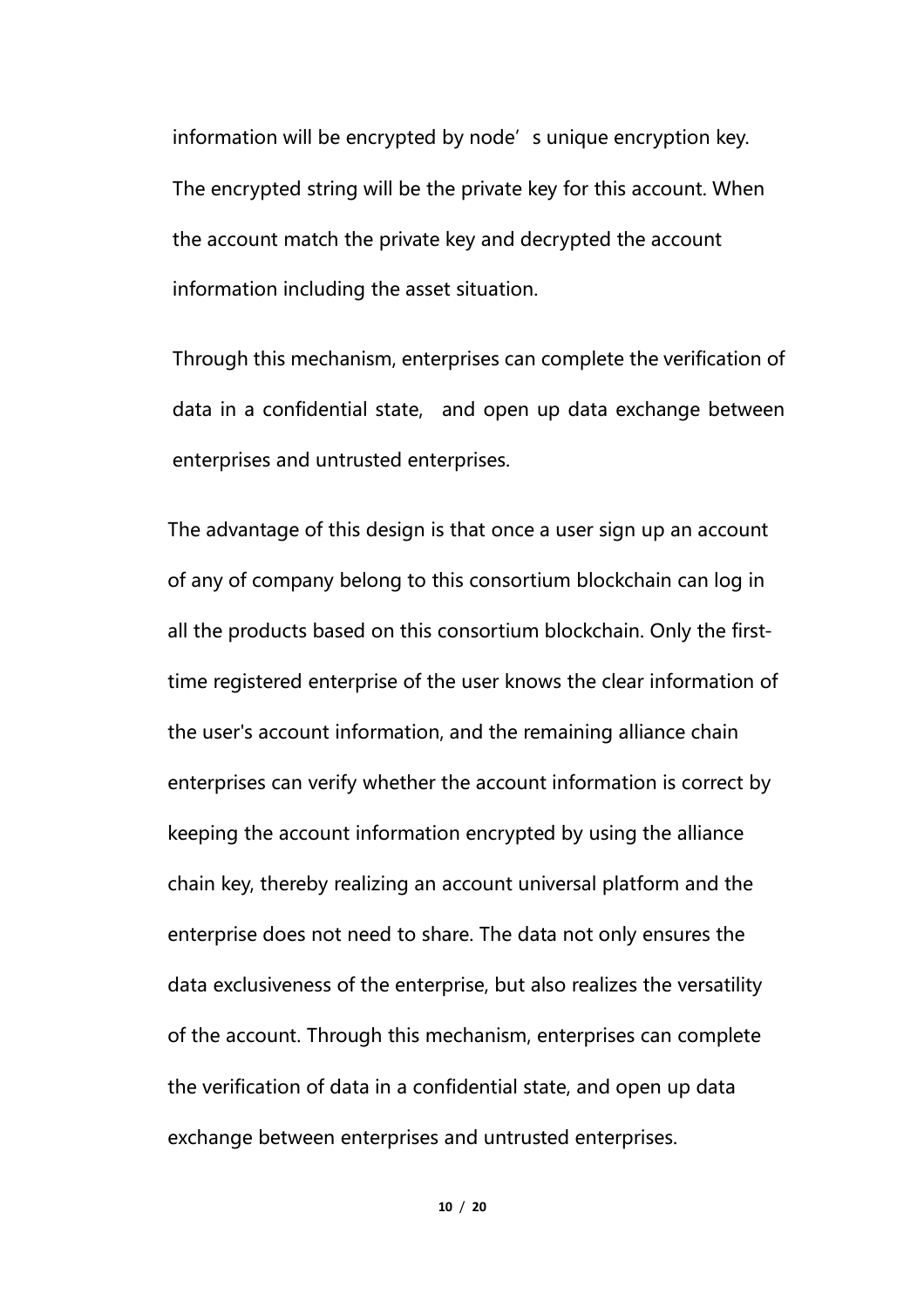• Ledger layer:

The ledger layer adopts dBFT algorithm (random proxy node selection). The network will create specific tokens for the corresponding assets and store them in the corresponding addresses. This specific token will be used for settlement and transfer of funds between enterprises within MVC consortium blockchain. The book data and every transaction will be broadcasted to all enterprise nodes in the alliance chain

The billing right uses the proxy node to perform the dBFT algorithm (that is, the random proxy node selection) to determine the votes, and the proxy node is voted through all the enterprise nodes. The algorithm can solve the Byzantine fault tolerance problem and improve the processing efficiency, which is suitable for consortium blockchain to use.

#### Assets layer:

The asset layer is managed independently from the information layer and the ledger layer by means of a multi-signature cold wallet between enterprises within MVC consortium blockchain. Only the books that have obtained the consensus of most enterprise nodes in the alliance chain can get the real transfer signature on the chain.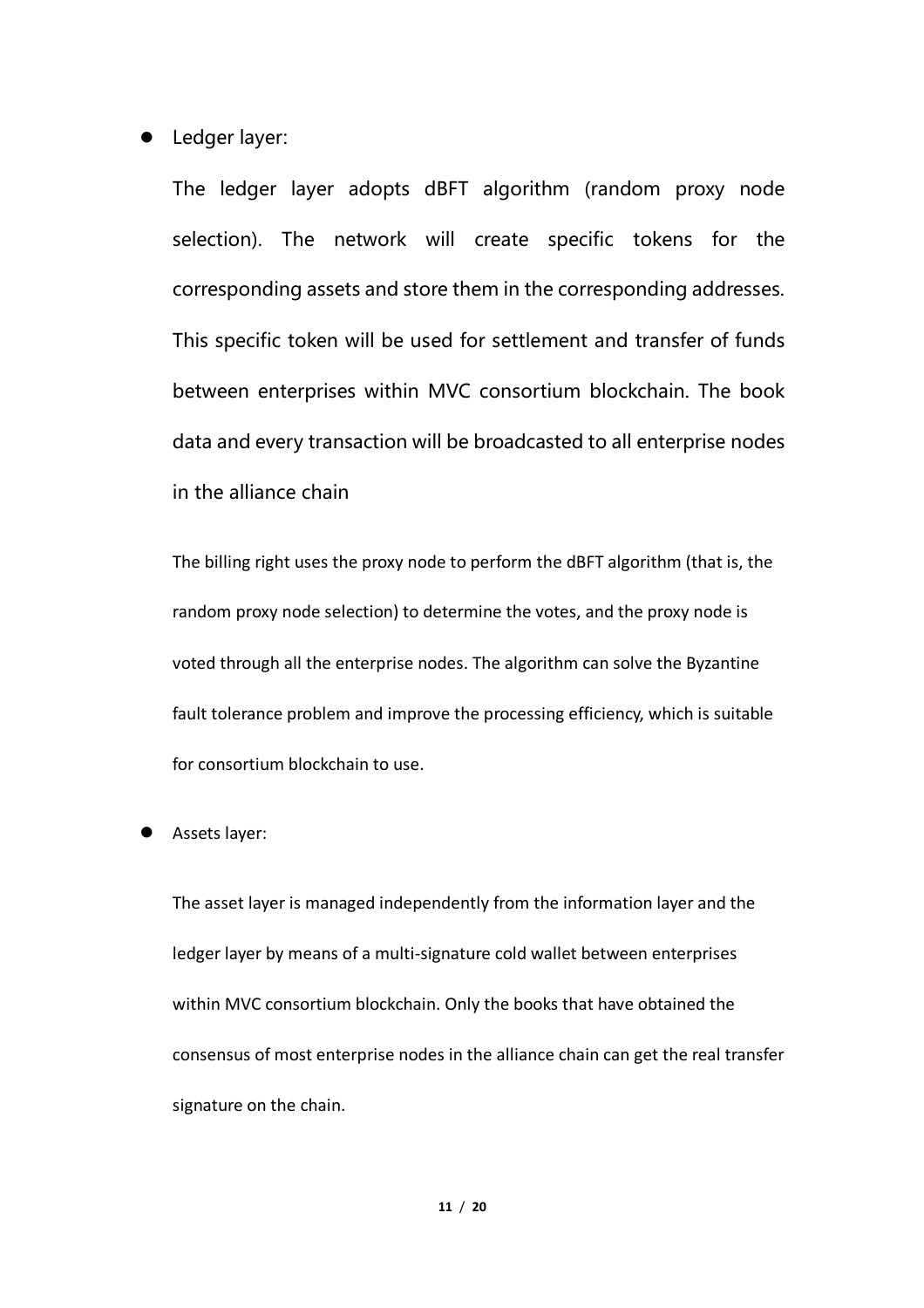#### **3.2 Cryptography basis for MVC consortium blockchain**

The cryptography basis of MVC is the hash algorithm and the elliptic curve cryptography algorithm.

Cryptographic hash function is a kind of method to create a numeric "fingerprint" from any kinds of data and its output value is called hash value, and it is also called hashed value. Hash algorithm that is based on the hash function plays an important role in modern cryptography, whose purpose is often to achieve data integrity and entity authentication, while it also constitutes a security guarantee for a variety of cryptographic systems and protocols

The elliptic curve cryptography algorithm is an algorithm for public key cryptography based on elliptic curve mathematics and its security depends on the difficulty of elliptic curve discrete logarithm problem. The elliptic curve cryptography algorithm has the following 2 obvious advantages:

- l Key length is short, and therefore requires less bandwidth and storage.
- All users can choose different elliptic curves on the same base domain, so that all users can use the same operation to complete the domain operation.

#### **3.3 Account security design**

All accounts are stored on network and each account has a private key, which is educed when account address generated by account passphrases adopts the combinatorial calculation of SHA256 hash function algorithm and elliptic curve cryptography algorithm..

Account addresses that have passphrases can be generated through the following calculations:

Passphrases generate account private keys through the SHA256 hash operation.

Private keys generate account public keys through the elliptic curve cryptography algorithm.

- Public keys generate account addresses through the SHA256 hash operation.
- The first 64 digits of the account address are the code of accounts.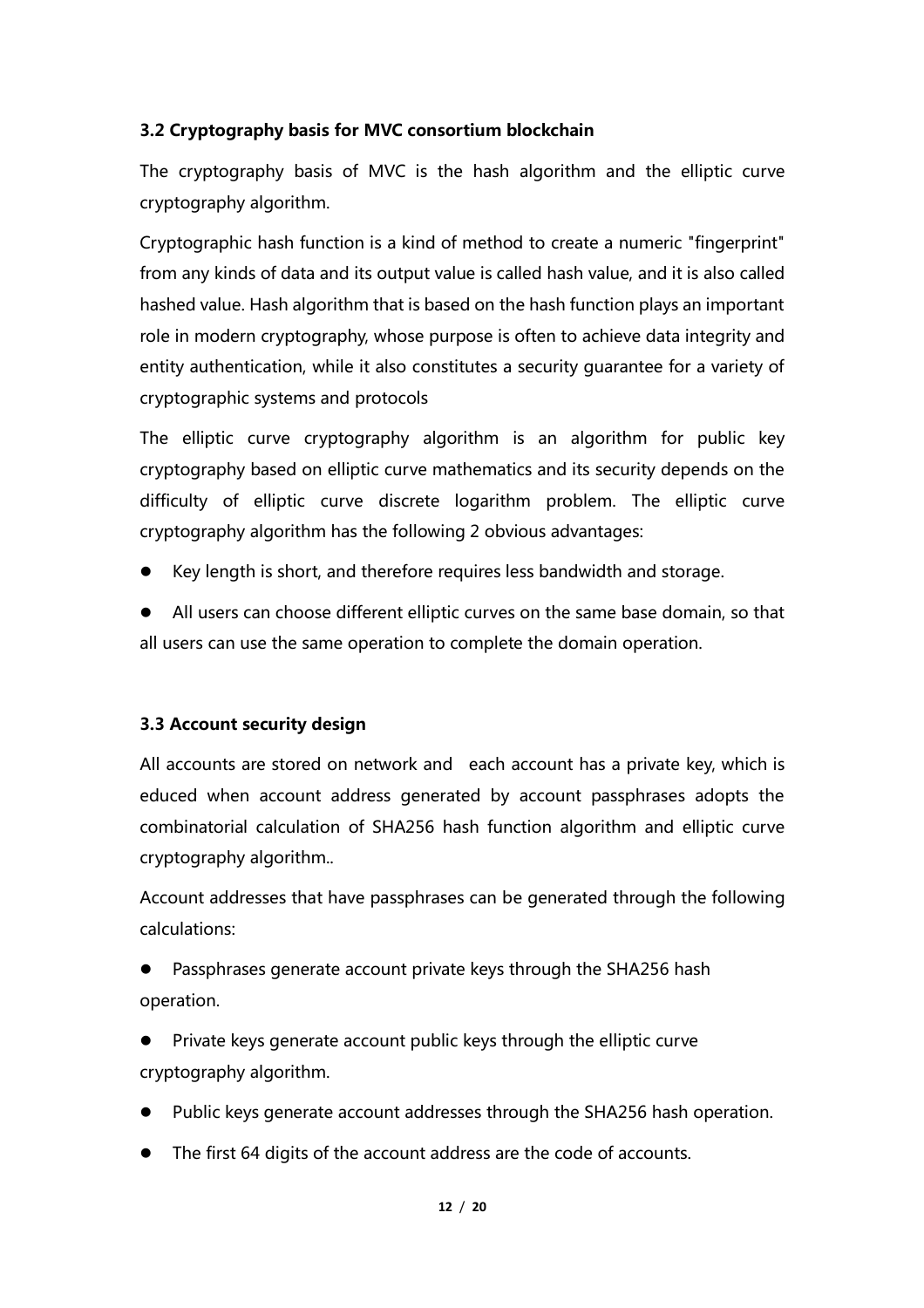When an account is accessed by a passphrase for the first time, the account is not protected by the public key, and when the account enters an external transaction for the first time, the 256-bit public key derived from the passphrase will be stored on the block, thereby ensuring the security of the account. Considering that the phrase password doesn't correspond to the account number, a collision is possible. We use the following methods to detect and prevent collisions: Once an account has been accessed by using a specific passphrase and the account has been protected by a 256-bit public key, other combinations of public key- private key are not allowed to have access to the account.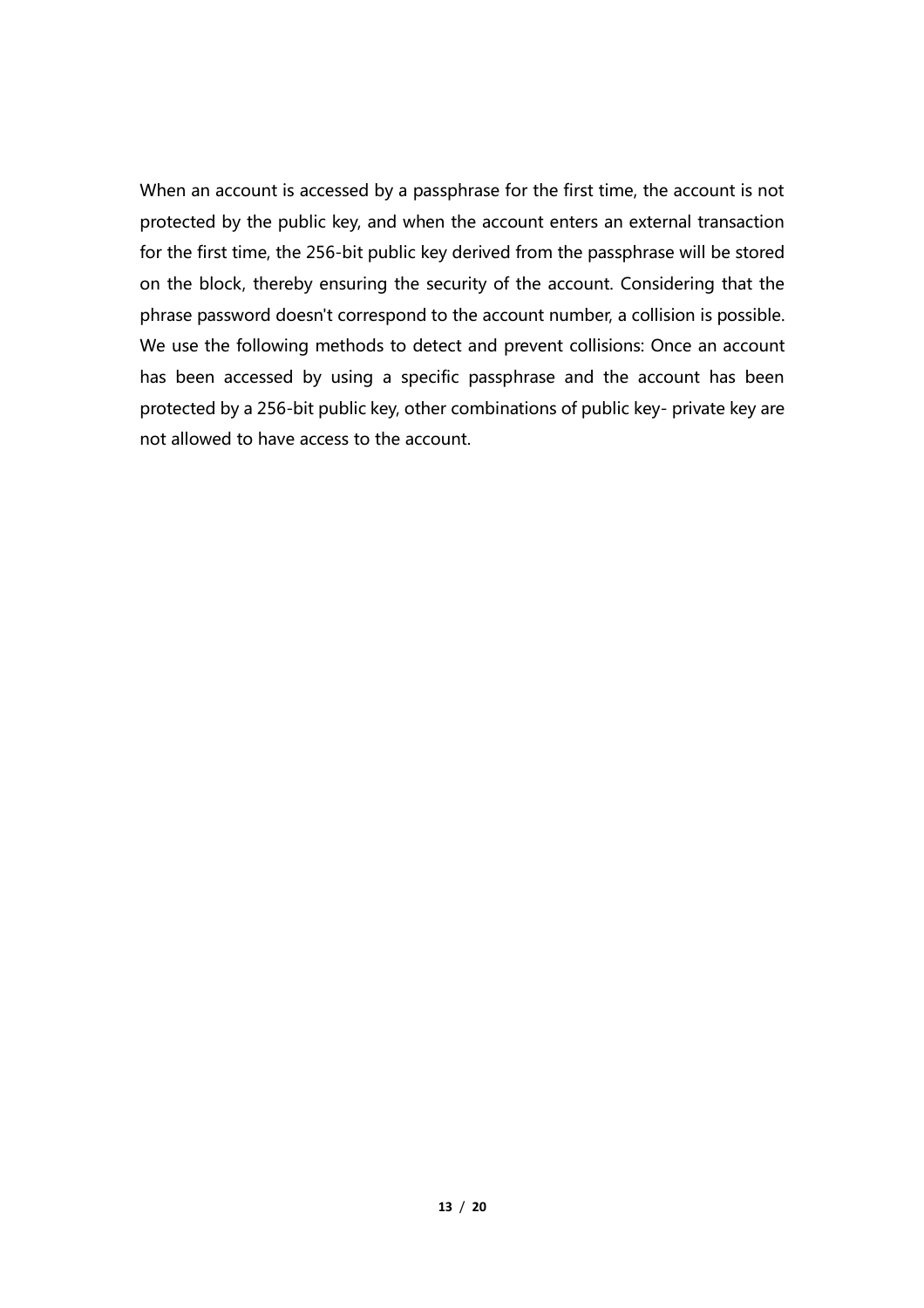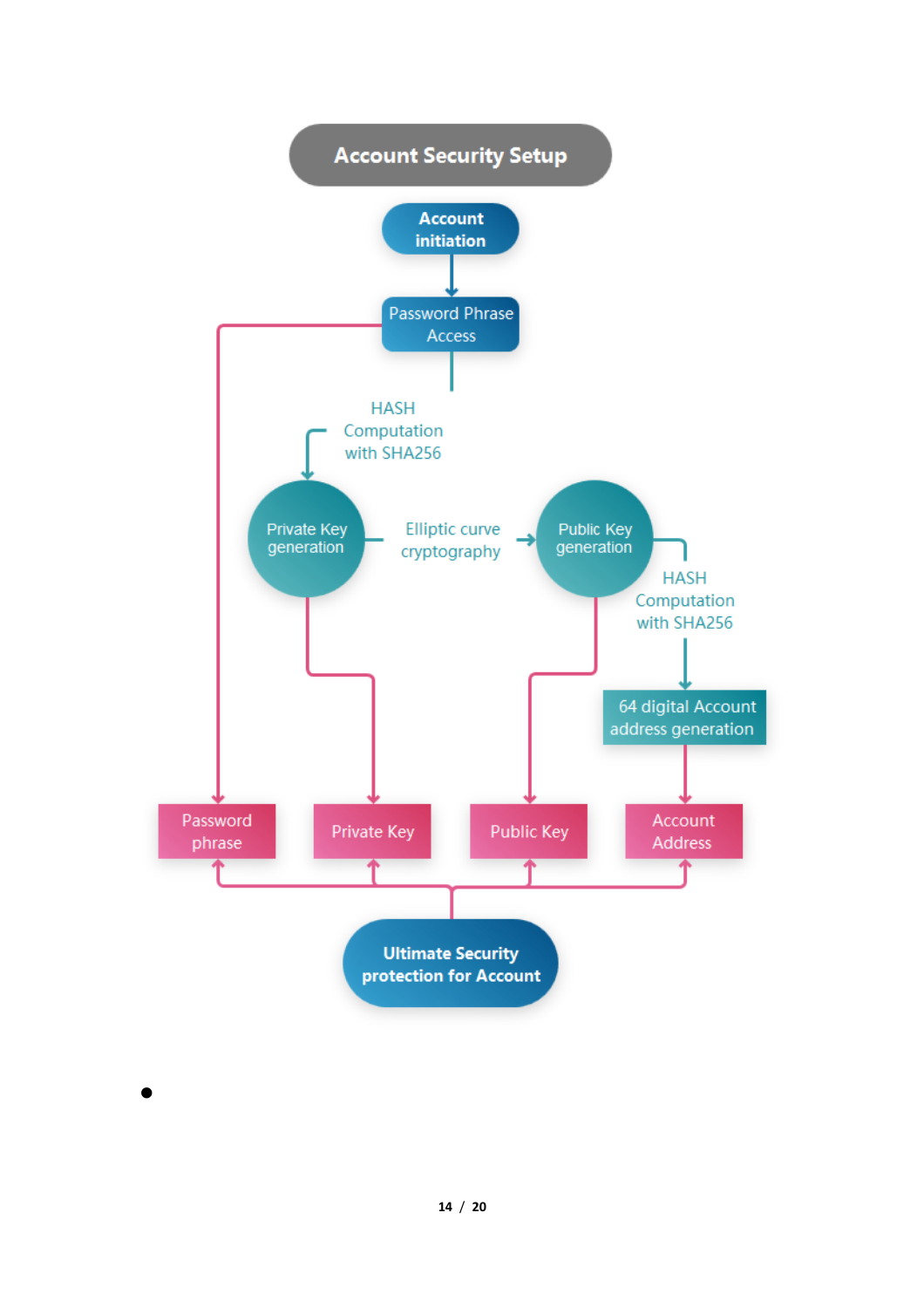## **5 ICO detailed rules and token allocation**

The ICO has 100 million MVC Tokens in total.

ICO is divided into three stages:

Early-bird stage:

Time: From 20:00 on August 8, 2017 to 20:00 on August 15, 20:00

Exchanging rules: 1 BTC can exchange for 58,000 MVC Tokens, 1 ETH can exchange for 4,800 MVC Tokens, and 1 LTC can exchange for 800 MVC Tokens.

The first stage:

Time: From 20:00 on August 15, 2017 to 20:00 on August 30, 2017

Exchanging rules: 1 BTC can exchange for 55,000 MVC Tokens, and 1 ETH can for exchange 4,500 MVC Tokens, and 1 LTC can exchange for 760 MVC Tokens.

The second stage:

Time: From 20:00 on August 30, 2020 to 20:00 on September 15, 2017

Exchanging rules: 1 BTC can exchange for 52,000 MVC Tokens, 1 ETH can exchange for 4,350 MVC Tokens, and 1 LTC can exchange for 720 MVC Tokens.

#### **Token allocation**

The total issue volume of MVC is 200 million, subject to no increase forever.

The exchangeable proportion of MVC Token to ICO is 50%, and BTC / ETH mentioned by the ICO will be saved in the open account supervised by MVC Token community. In the future, it will be used for operating MVC Token community, including technical development, auditing, legal affairs, business implementation, financial adjustment, the third-party supervision and asset management.

l 15% is use for user incentive & POS reserve, and dividends are handed out through the POS consensual mechanism, in order to build a well-developed community, award currency holders and develop MVC Token community and POS.

l 15% is reserved for business landing & market promotion, mainly used for the listing fee of the partnership exchanges, rewarding business partners, and creating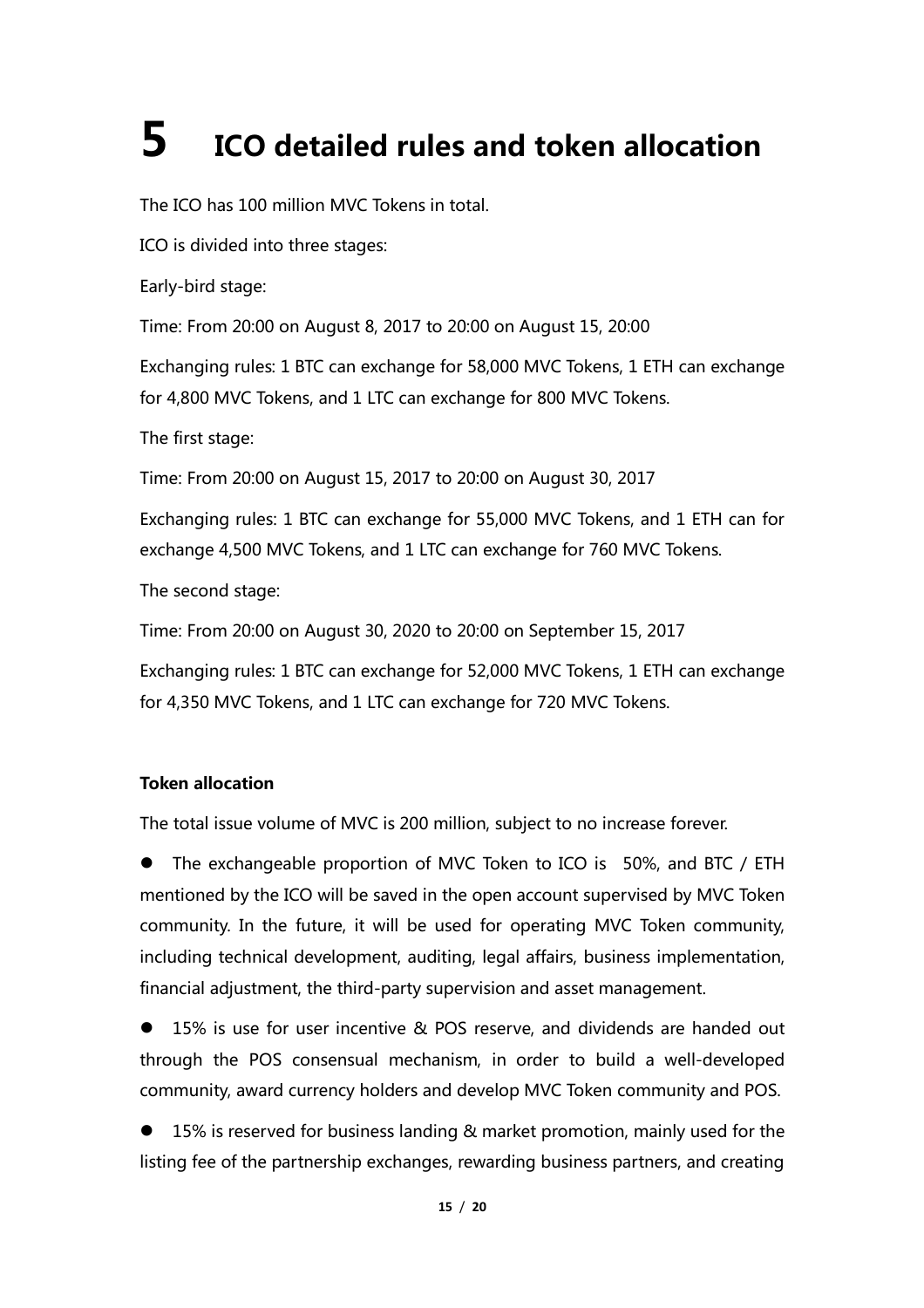and maintaining the ecological Maverick Chain.

The Maverick Chain development team holds 10%, which is unlocked in four years, and 2.5% is fixedly unlocked each year from the first day after the end of ICO. During the locking period, the part of MVC Token owned by team members can't be sold in any form, which will be written into the contract in a coded form for compulsory implementation.

MVC Token sets aside 10%, which is assigned to the Maverick Chain consultants and

angel investors/institutions, whose purpose is to provide financial resources and

technical support for the early-stage development of MVC Token.

### **6 Team introduction**



Li Mingzhao is the founder and team leader, who once worked in Beijing Jingcheng Machinery Electric Holding Co., Ltd., a large state-owned enterprise, whose responsibilities mainly were strategic mergers and acquisitions in Europe, and in this position, he completed strategic mergers and acquisitions projects of two European leading enterprises. He was deeply involved in management works after acquisition. He was well versed in equity investment and M&A business and have a good command of 4 languages. Ever being a serial entrepreneur, he founded the AR equipment company, and he was an early Bitcoin investor.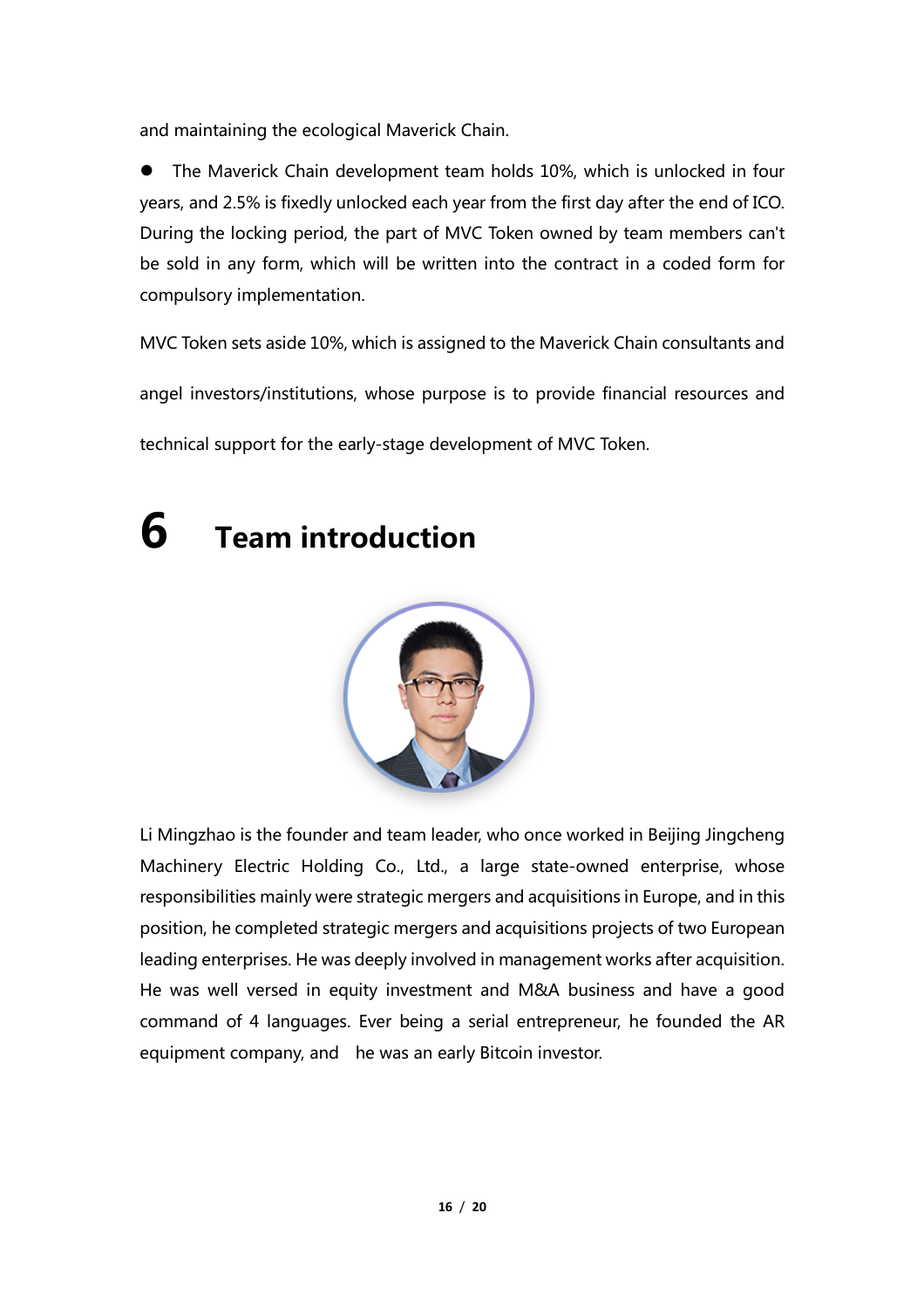

Lin Qingrui is the founder, the technical partner and the senior programmer, who has more than 10 years of development experience. Having founded an Android game studio in 2010 in the university, he once became a top three game developer in terms of the number of google play users in China. he became the second engineer in the company of Mr. Luo Yuanhao(head of Smartisan) after joining the founding team of Smartisam Technology Co.,Ltd. key person in Smartisan OS development team with job number 009. Being a Ripple seed user and an early investor in block chain, he developed several block-chain open source projects after leaving Smartisan Technology.



Advisor & investor: Chandler Guo

Guo Hongcai is the founder of Cryptocurrency Academy, and a well-known angel investor in the block-chain industry and has unique insights on the trend of global cryptocurrency trading and rich information resources.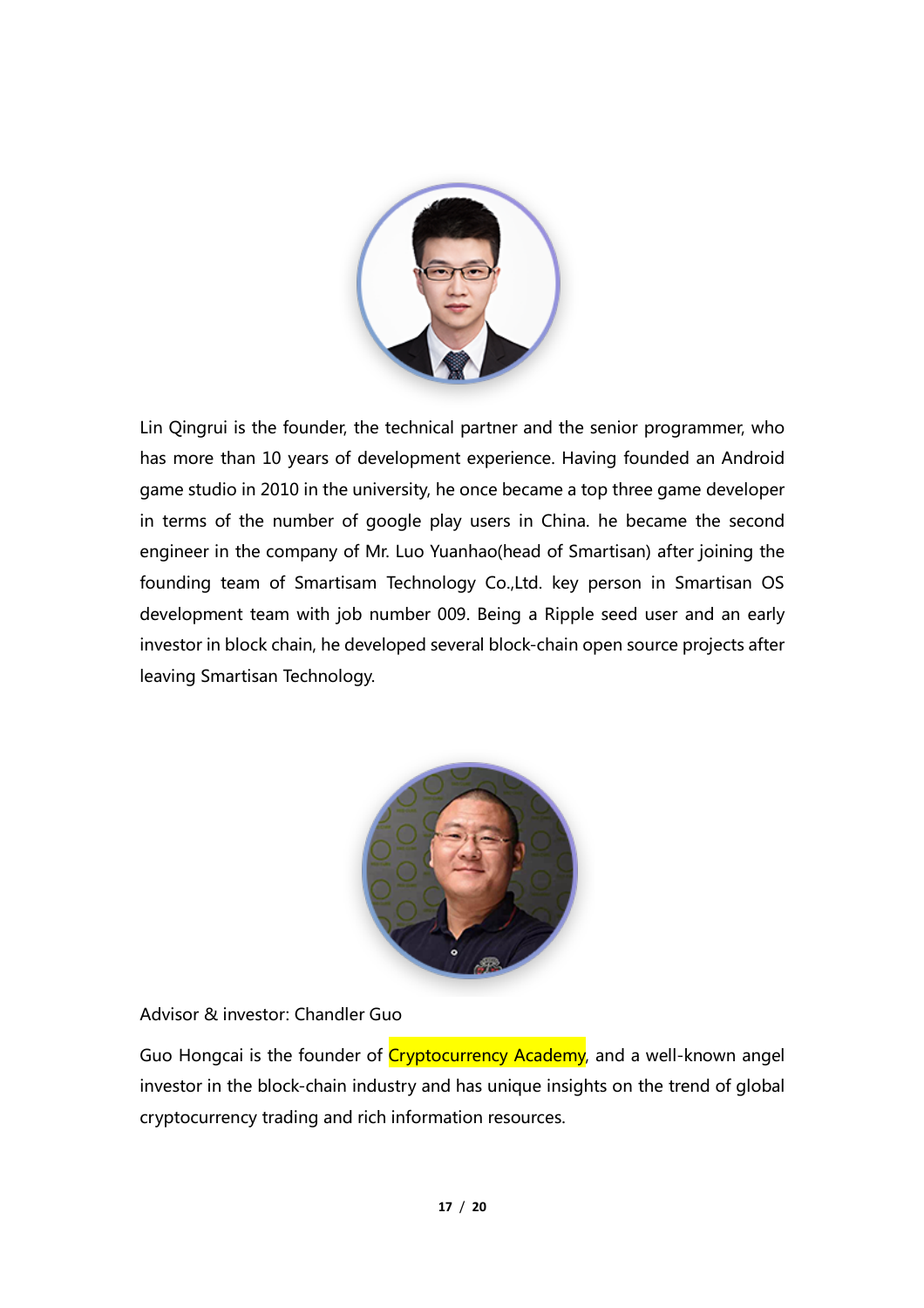# **7 Roadmap**

2017.03 Start the MVC project

2017.06 Whitepaper 1.0

2017.11 Private-sale

2018.03 Cold storage server for enterprise

2018.07 TTBTC crypto assets management project

2018.09 TTPay for business & enterprises

2018.12 TTPay cryptocurrency payment SDK/API

2019.03 MVC consortium blockchain for enterprises

2019.04 TTPay wallet APP

# **8 References**

a) Bitcoin: a Peer-to-Peer Electronic Cash System. (n.d.). Retrieved July 06, 2014, from https://bitcoin.org/bitcoin.pdf

b) CryptoCurrency Market Capitalizations, fromhttps://coinmarketcap.com/charts/

c) BlackCoin's Proof-of-Stake Protocol, fromhttps://blackcoin.co/blackcoin-posprotocol-v2-whitepaper.pdf

d) "Block-Chain Technology Manual" written by Zou Jun, Zhang Haining, Tang Yi and Li Lei, Machinery Industry Press, the first edition in April 2017.